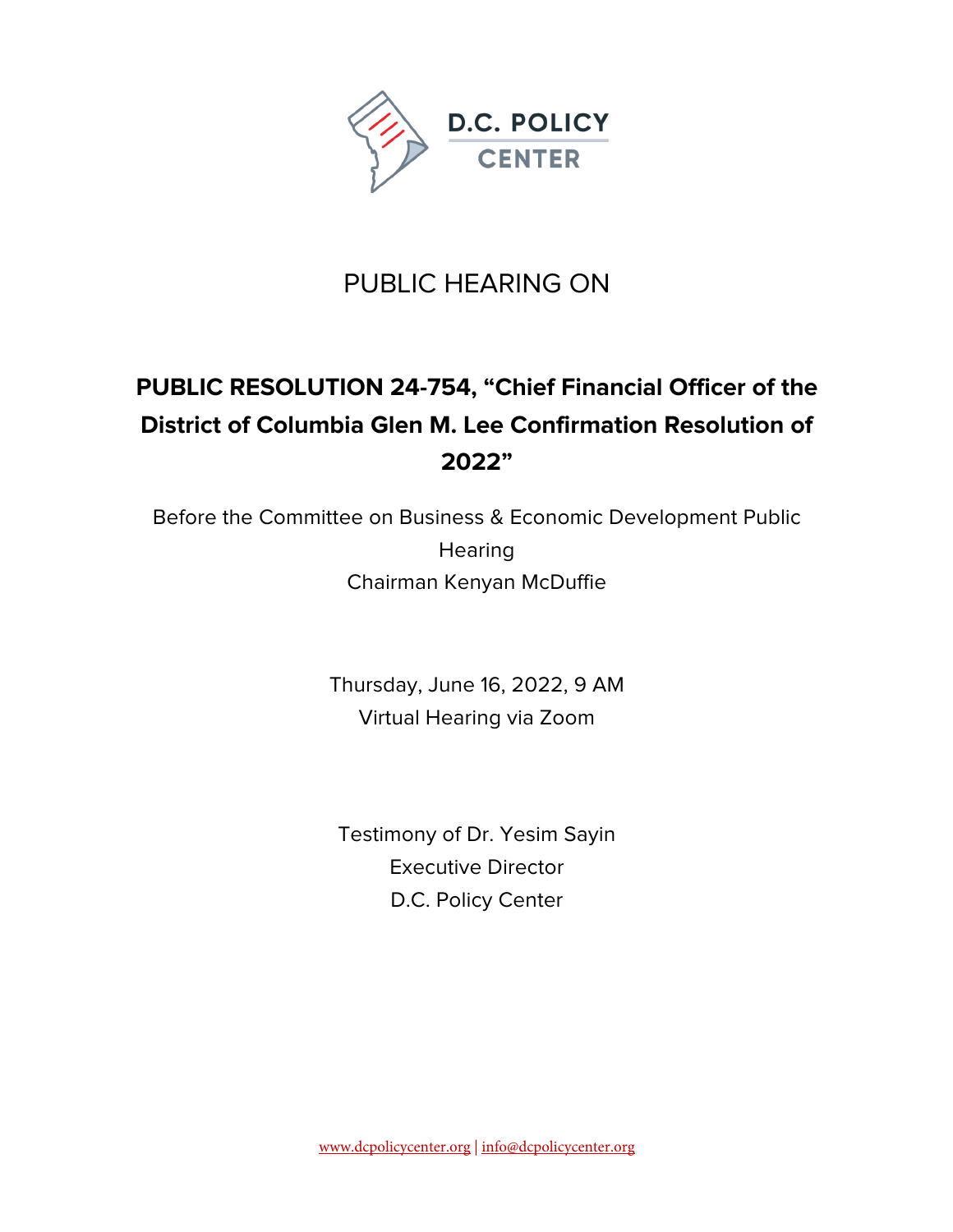My name is Yesim Sayin, and I am the Executive Director of the D.C. Policy Center—an independent non-partisan think tank advancing policies for a strong, competitive, and vibrant economy in the District of Columbia.

As we welcome a new CFO to the city, the District is facing headwinds unlike any we have seen in recent history. Main sources of economic vibrancy and resiliency in the city are showing significant signs of weakness, impacting District's key revenue sources:

#### **Loss of population and income taxes:**

Three sources of data–the Census,<sup>1</sup> the IRS migration files, $2$  and change of address from the US Postal Service<sup>3</sup>–show that outmigration from the city has become the norm. Leavers are concentrated among households with taxable incomes above \$100,000 and those between the ages of 26 and 45. Together with declining birth rates, the loss of this age group means that, in the future, births will not be strong enough to be an important driver of population growth.

The District's income tax revenues remained strong during the pandemic, driven by the stock market performance on the asset side, and growing wage and salary income reflecting high-wage jobs replacing low-wage jobs on the withholding side. Inflation poses a significant risk to the markets and will likely result in continued asset-value adjustments. And the city's increased reliance on individual income taxes from a shrinking taxpayer base will likely increase volatility in tax collections.

### **Loss of commuters and sales taxes:**

As remote work is taking hold, it is breaking the relationship between where people live and where they work. Historically, proximity to work has been a key driver of population growth in the District of Columbia. And commuters have been an important source of economic activity, both supporting the local service economy and sustaining the demand for office space.

The majority of the District's commuters have jobs that can be worked remotely, $4$  and for them, a two-day or three-day in-person work week is becoming the norm. Kastle data shows that Downtown offices reach peak occupancy at below 50 percent Tuesdays through Thursdays and remain largely empty Mondays and Fridays. <sup>5</sup> This trend comports with what is happening elsewhere in the country.<sup>6</sup> On average, employers appear to have settled on a three-day in-person work week as their desired schedule, but do not appear to enforce this on their workers.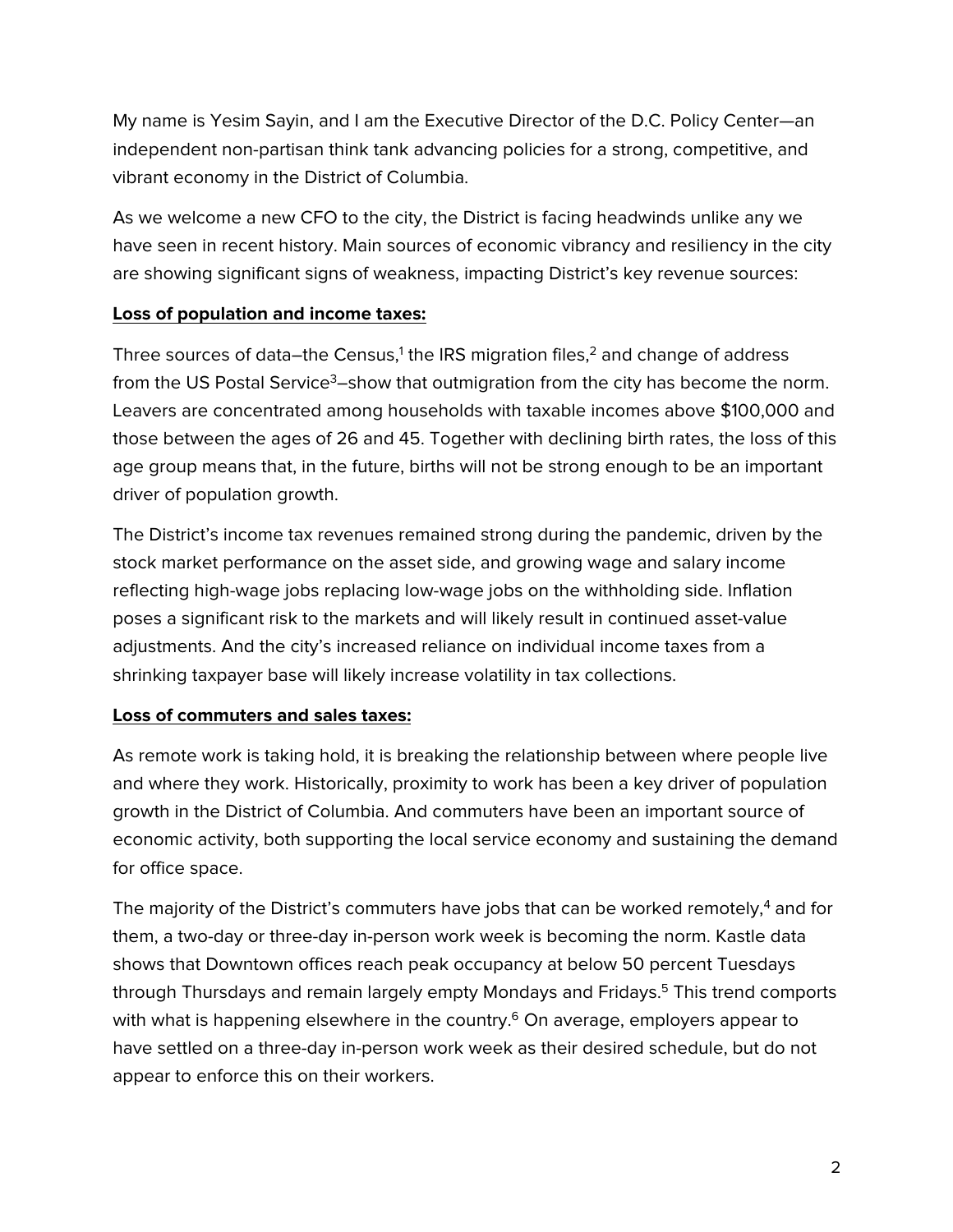At the D.C. Policy Center, we estimate 155,500 commuters that work in the District but live elsewhere could permanently switch to remote work, visiting their offices only twice a week. This translates into a prolonged demand shock for the local service economy, and a permanent loss of \$779 million in sales volume per year and a \$62 million loss in sales tax revenue. 7

Increased telework also has implications for the Metro's funding needs—another fiscal concern for the future.

#### **Weakened office demand and property taxes**

In the District, 975 large commercial office buildings–approximately 0.5 percent of the taxable stock–account for about a quarter of value and 40 percent of all property tax collections. Downtown areas account for almost all of this value.

Office vacancy rates are at historically high levels and have pushed above 18 percent in the Central Business District. Across the city, about 20 million square feet of office space remains empty, and 422 buildings in Downtown and Golden Triangle BID areas account for 15 million square feet of this space.

At the D.C. Policy Center, we estimate that if leasing activity does not improve, vacancy rates could push past 25 percent in Downtown and Golden Triangle BID areas (adding 7 million square foot more to vacant space), reducing value by an additional \$4.6 billion, and reducing tax collections by \$100 million just from these two BID areas.

### Looking forward

We seem now to be entering a period where the city's economy and population growth are no longer outpacing the nation—in fact, just to keep pace would be a good outcome. The future of D.C.'s tax base depends mostly on things that are congruent with, but somewhat outside of, the realm of fiscal policy—things like federal spending, the attractiveness of a DC location in private sector and household decisions, tourism, housing prices, public safety, and the quality of public services.

Importantly, the city's finances rely on a one-time spending of \$2.4 billion through the FY 2023-26 budget and financial plan period, with recurring revenues projected to remain below recurring expenditures in each year of the four-year plan. This means the city's finances are betting on economic growth, and the current picture suggests that this type of growth is unlikely to materialize.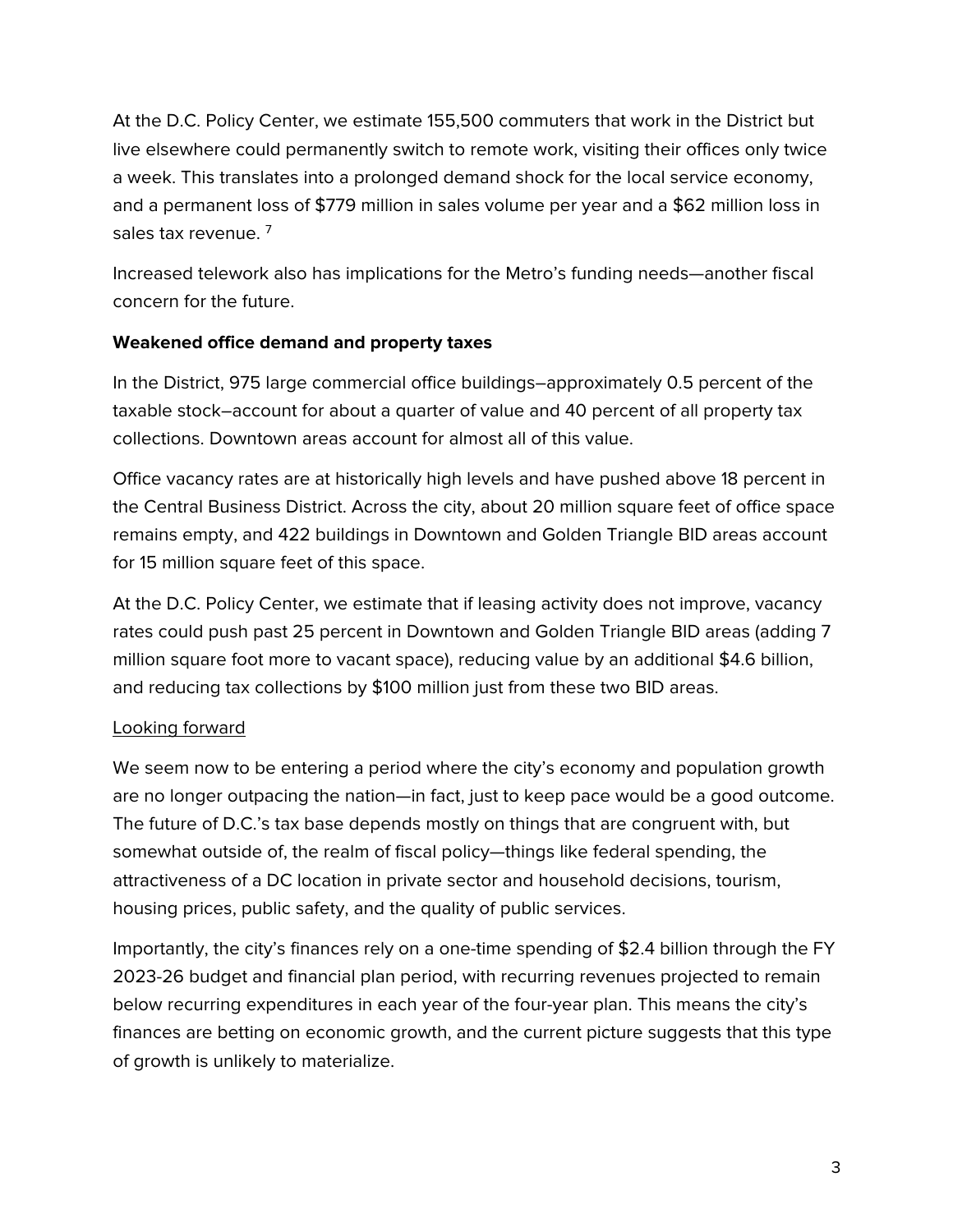Given this picture, strong leadership at the Office of the Chief Financial Officer will be all the more important in the coming years. I hope that Mr. Glen Lee will build on the existing practices at the OCFO that have created fiscal resiliency: conservative revenue estimates, strong reserves, careful planning for capital needs, and maintaining low levels of debt. I also encourage Mr. Lee to expand the existing efforts for improvement in the following areas:

- Tax administration, especially in the areas of customer service and commercial property tax assessments. For example, the most recent assessments foresee a \$2 billion increase in values in downtown offices—a puzzling number given the state of Downtown. This will likely lead to a lot of angst among taxpayers and lead to costly appeals.
- Expenditure side analysis: The District is a city that is used to planning for growth. While the loss of \$62 million in sales taxes, or \$100 million in real property taxes, may appear to be insignificant compared to overall local revenue (at slightly above \$10 billion), there is no real way to shift this burden to another tax base without significant disruptions. This means, sooner and later, the city would have to consider spending cuts. While the difficult job of cutting spending would fall on the Mayor and the Council, a detailed expenditure analysis from the OCFO can certainly help elected officials make informed decisions and codify such cuts in the budget and financial plan–as a contingency–so the city has a clear plan that preserves spending priorities.

I am so glad that the District has been able to attract a CFO candidate as talented and experienced as Mr. Glen Lee. He will find a dedicated and tireless staff ready to support him at the OCFO. I am also very happy that Dr. Fitzroy Lee will remain as the Chief Economist upon stepping down from his current position. His steady hand and depth of knowledge will be much needed in the coming years.

Thank you for the opportunity to testify. I am happy to answer any questions.

.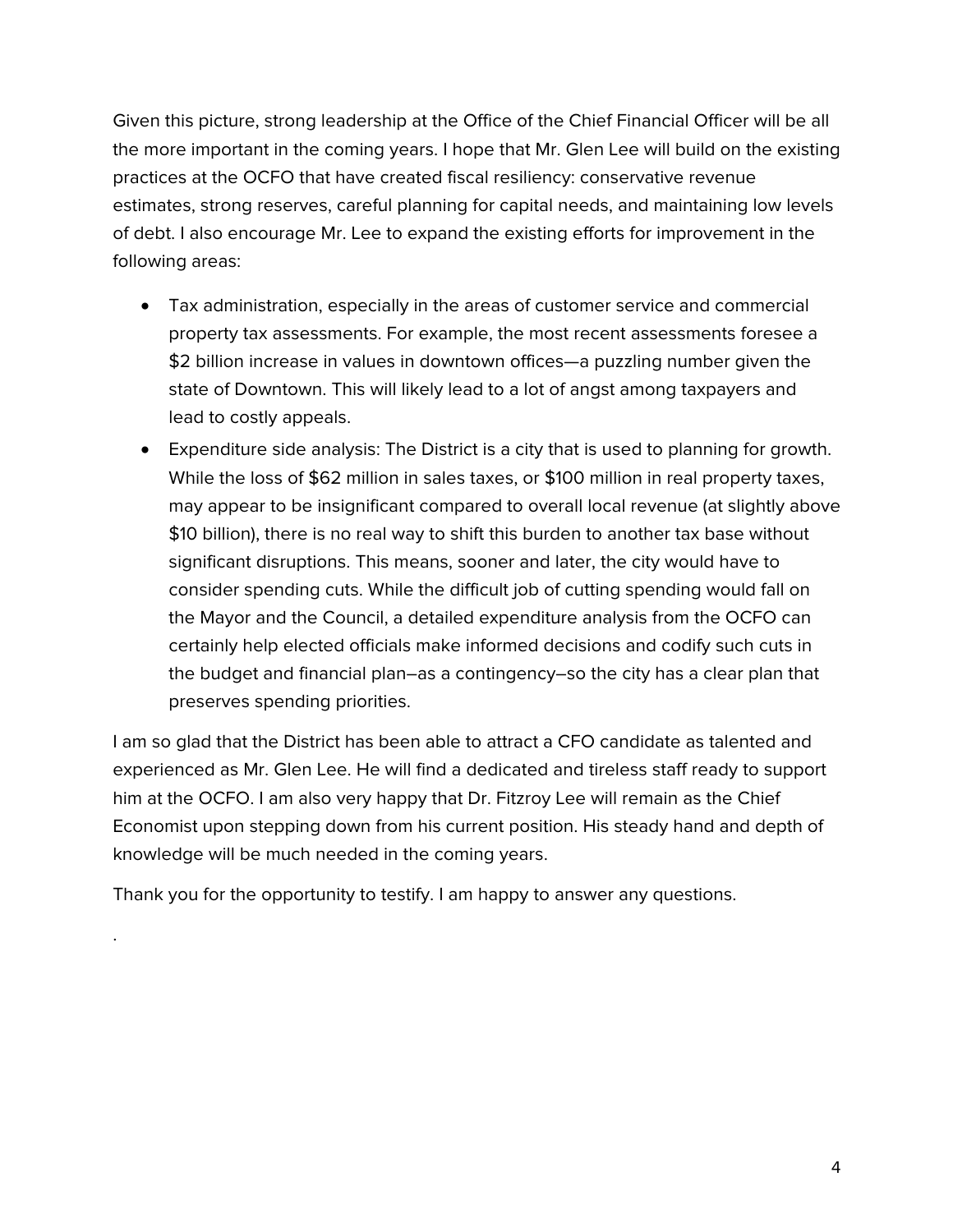# **REMOTE WORK-RELATED RISKS EXIST FOR ALL BASES**

| <b>Source</b>                                    | <b>Type</b>             | Downward Pressure from Remote Work Upward Pressure from Remote work                               |                                                                          | <b>Forecast</b><br>projection | <b>Inflation</b><br>adjusted |
|--------------------------------------------------|-------------------------|---------------------------------------------------------------------------------------------------|--------------------------------------------------------------------------|-------------------------------|------------------------------|
| Property                                         | Commercial<br>Property  | Increased vacancy will reduce NOI<br>$\bullet$<br>Increased cap rates will reduce<br>asset values | Lower rents could attract new<br>$\bullet$<br>types of businesses        |                               |                              |
|                                                  | Residential<br>Property | Exodus to suburbia can impede<br>$\bullet$<br>housing demand                                      | Desire to live close to work can<br>$\bullet$<br>increase housing demand |                               |                              |
|                                                  | All property            |                                                                                                   |                                                                          | $+7%$                         | $-2%$                        |
| <b>Sales</b>                                     | <b>General Sales</b>    | Loss of sales in high tax bases<br>$\bullet$<br>(restaurants, hotels, parking)                    | Increased sales in low tax bases<br>$\bullet$                            | $+14%$                        | $+5%$                        |
| Income                                           | Individual Income       | Domestic outmigration erodes tax<br>paying households                                             | Higher income households replace<br>$\bullet$<br>lower income households | $+14%$                        | $+4%$                        |
| Income                                           | Corporate               | Fewer corporations relocating to<br>$\bullet$                                                     | More corporations relocating to<br>$\bullet$                             |                               |                              |
|                                                  | Franchise               | D.C. to follow their workers                                                                      | D.C. to take advantage of lower                                          |                               |                              |
|                                                  |                         |                                                                                                   | rents                                                                    | $+9%$                         | $-1\%$                       |
| Income                                           | U.B. Franchise          | Fewer UBs are formed or remain in<br>$\bullet$<br>D.C.                                            |                                                                          | $-8%$                         | $-15%$                       |
| Other                                            | Deed Recordation •      | Less interest in D.C. from REITs                                                                  |                                                                          | $-6%$                         | $-14%$                       |
|                                                  | &Transfer               | Fewer large building transactions.                                                                |                                                                          |                               |                              |
| Nontax                                           | Licenses & Permits •    | Less construction, fewer business<br>applications                                                 |                                                                          | $+1%$                         | $-8%$                        |
| Nontax                                           | Fines & Forfeits        | Less traffic, less street parking                                                                 | Alternative use of public space?<br>$\bullet$                            | -5%                           | $-13%$                       |
| ALL LOCAL REVENUE CHANGE FROM FY 2023 to FY 2026 |                         |                                                                                                   |                                                                          | $+9%$                         | 0%                           |